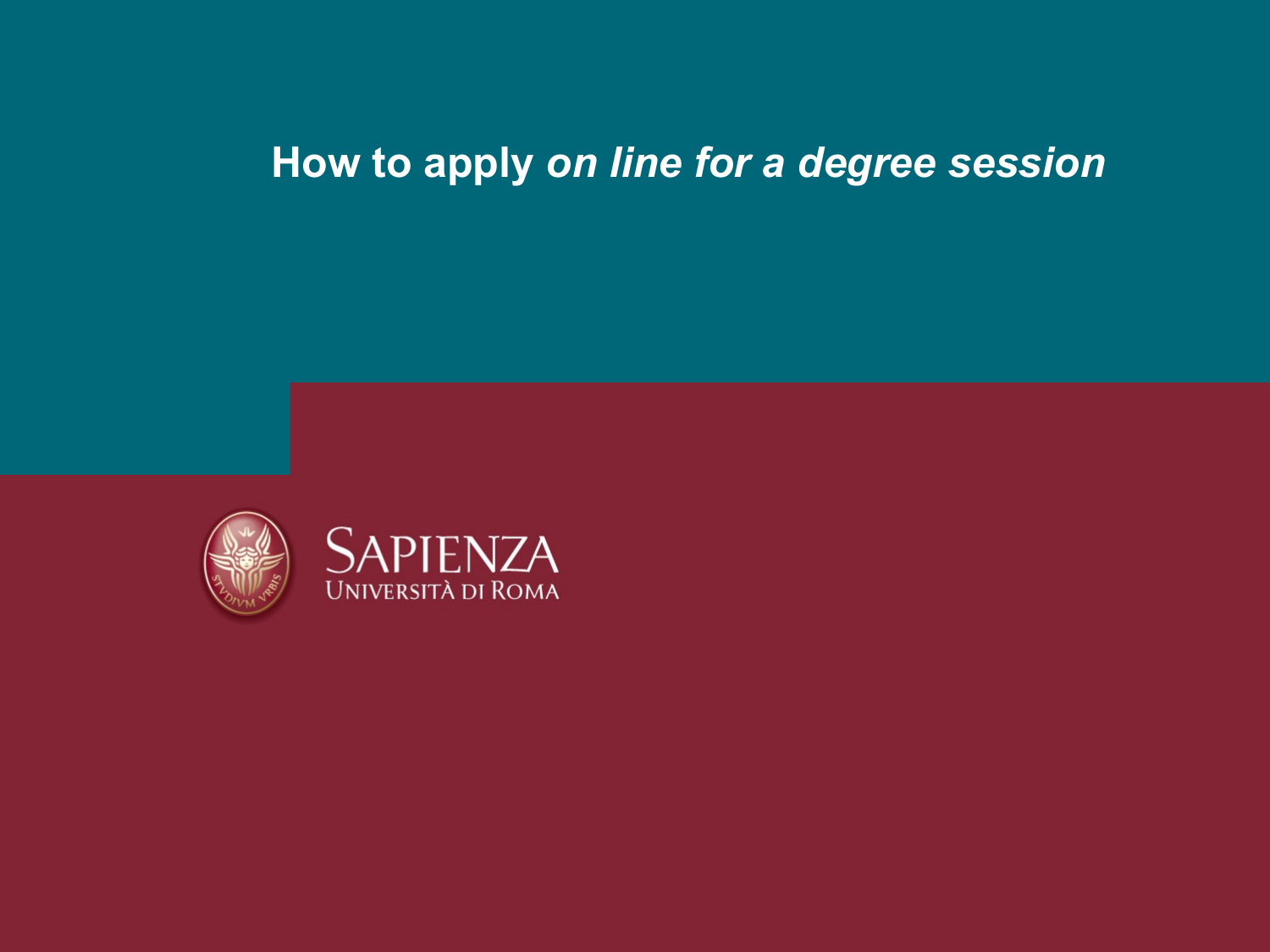- ► Log in to Infostud 2.0, select from left menu TASSE→ ESAME FINALE and then click on STAMPA BOLLETTINO
- $\triangleright$  Proceed to the payment of the graduation fee.

| Home · Corsi Di Laurea · Tassa esame finale |                                                                                                                                                                           |
|---------------------------------------------|---------------------------------------------------------------------------------------------------------------------------------------------------------------------------|
| <b>TASSA E SAME FINALE</b>                  |                                                                                                                                                                           |
| <b>DATI SUL CORSO</b>                       |                                                                                                                                                                           |
| <b>ATENEO</b>                               | UNIVERSITA' DEGLI STUDI di ROMA "LA SAPIENZA"                                                                                                                             |
| STRUTTURA ORGANIZZATIVA                     | LETTERE E FILOSOFIA                                                                                                                                                       |
| <b>CORSO DI STUDI</b>                       | [26003] DISCIPLINE ETNO-ANTROPOLOGICHE [LM (DM 270/04) -<br>ORDIN. 2013]                                                                                                  |
| <b>TIPOLOGIA TITOLO</b>                     | LAUREA MAGISTRALE di ordinamento DM 270/04 [durata biennale]                                                                                                              |
| <b>MODALITA' DI PAGAMENTO</b>               | Il pagamento deve essere effettuato presso Unicredit S.p.A. Istituto                                                                                                      |
|                                             | cassiere della Sapienza (/For Inic).<br>Si può pagare a sportello, presso qualsiasi filiale Unicredit S.p.A.,<br>oppure on line (con carta di credito Visa o MasterCard). |
|                                             |                                                                                                                                                                           |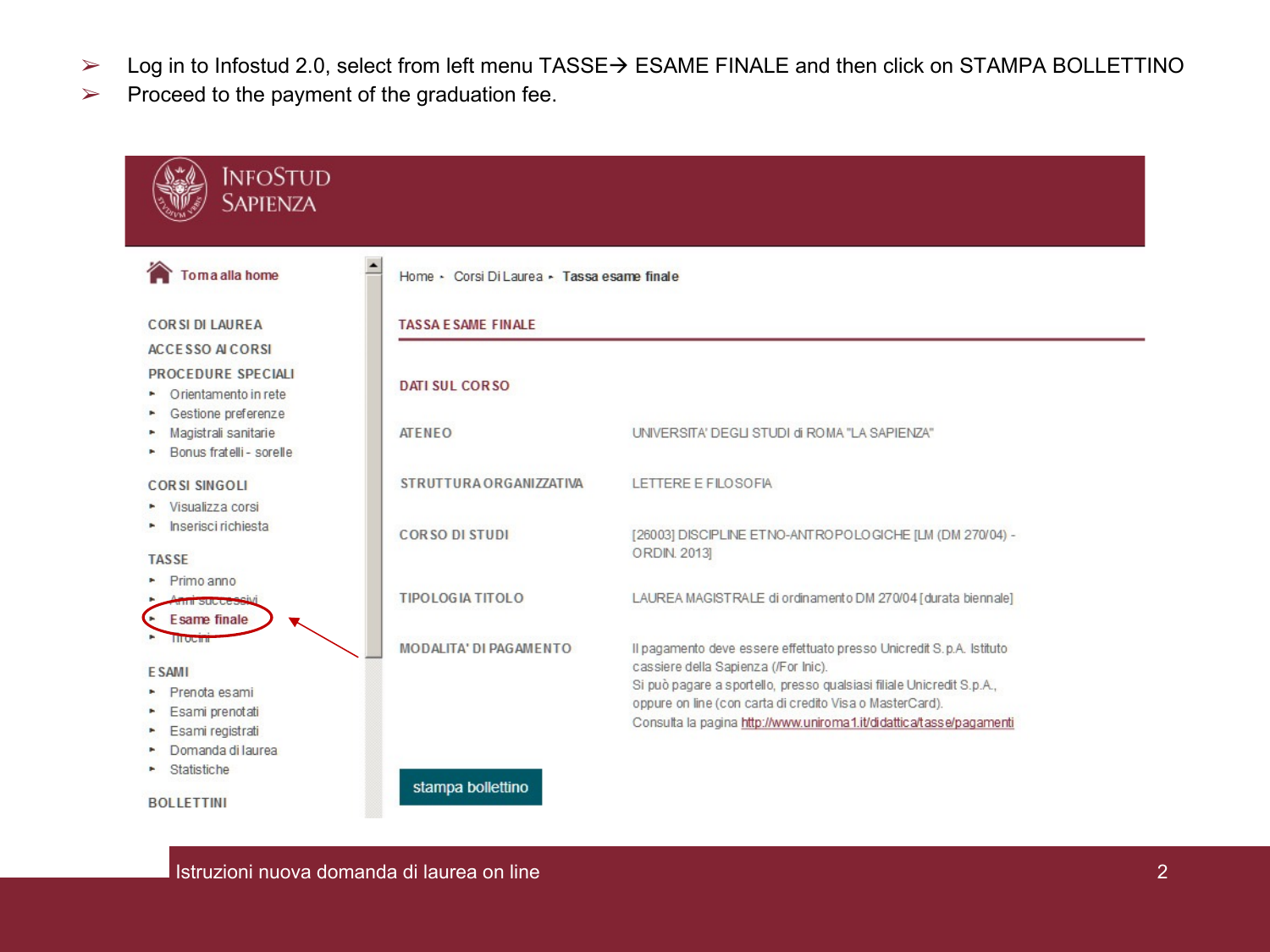- > Select from menu on the left ESAMI→DOMANDA DI LAUREA (you can do it after 24 hours from the payment of the graduation fee);
- ➢ Verify the upload of your "Documenti personali" (personal documents) and the activation of your istitutional email.
- ➢ Select NUOVA DOMANDA

| <b>INFOSTUD</b><br><b>SAPIENZA</b>                                                                                                                   |                                                                                                                                                                                                                                                                   | <b>ABOUT</b> | <b>PROFILO</b>                      | <b>IMPOST</b> |
|------------------------------------------------------------------------------------------------------------------------------------------------------|-------------------------------------------------------------------------------------------------------------------------------------------------------------------------------------------------------------------------------------------------------------------|--------------|-------------------------------------|---------------|
| Toma alla home<br>$\Gamma$<br><b>CORSI DI LAUREA</b>                                                                                                 | Home · Corsi Di Laurea · Domanda di laurea<br>Domande di laurea                                                                                                                                                                                                   |              |                                     |               |
| <b>ACCESSO ALCORSI</b><br>PROCEDURE SPECIALI<br>• Orientamento in rete<br>• Gestione preferenze<br>Magistrali sanitarie                              | Documenti personali<br><b>E-mail istituzionale</b><br>Documento di identità e CF inserito   modifica documento<br>E-mail attiva vai a Google-Apps<br><b>NOTE</b>                                                                                                  | Recapiti     | recapito valido   modifica recapito |               |
| • Bonus fratelli - sorelle<br><b>CORSI SINGOLI</b><br>• Visualizza corsi<br>• Inserisci richiesta                                                    | Per presentare la domanda di laurea clicca su «nuova domanda», inserisci i dati richiesti e quindi «invia» la domanda.<br>Riceverai le notifiche sullo stato di avanzamento della tua domanda esclusivamente al tuo indirizzo di posta elettronica istituzionale. |              |                                     |               |
| <b>TASSE</b><br>Primo anno<br>Anni successivi<br>Esame finale                                                                                        | Elenco domande<br>Non sono presenti domande                                                                                                                                                                                                                       |              |                                     |               |
| $\blacktriangleright$ Tirocini<br><b>ESAMI</b><br>• Prenota esami<br>Esami prenotati<br><b>Esami registrar</b><br>• Domanda di laurea<br>Statistiche | nuova domanda                                                                                                                                                                                                                                                     |              |                                     |               |
| <b>BOLLETTINI</b>                                                                                                                                    |                                                                                                                                                                                                                                                                   |              |                                     |               |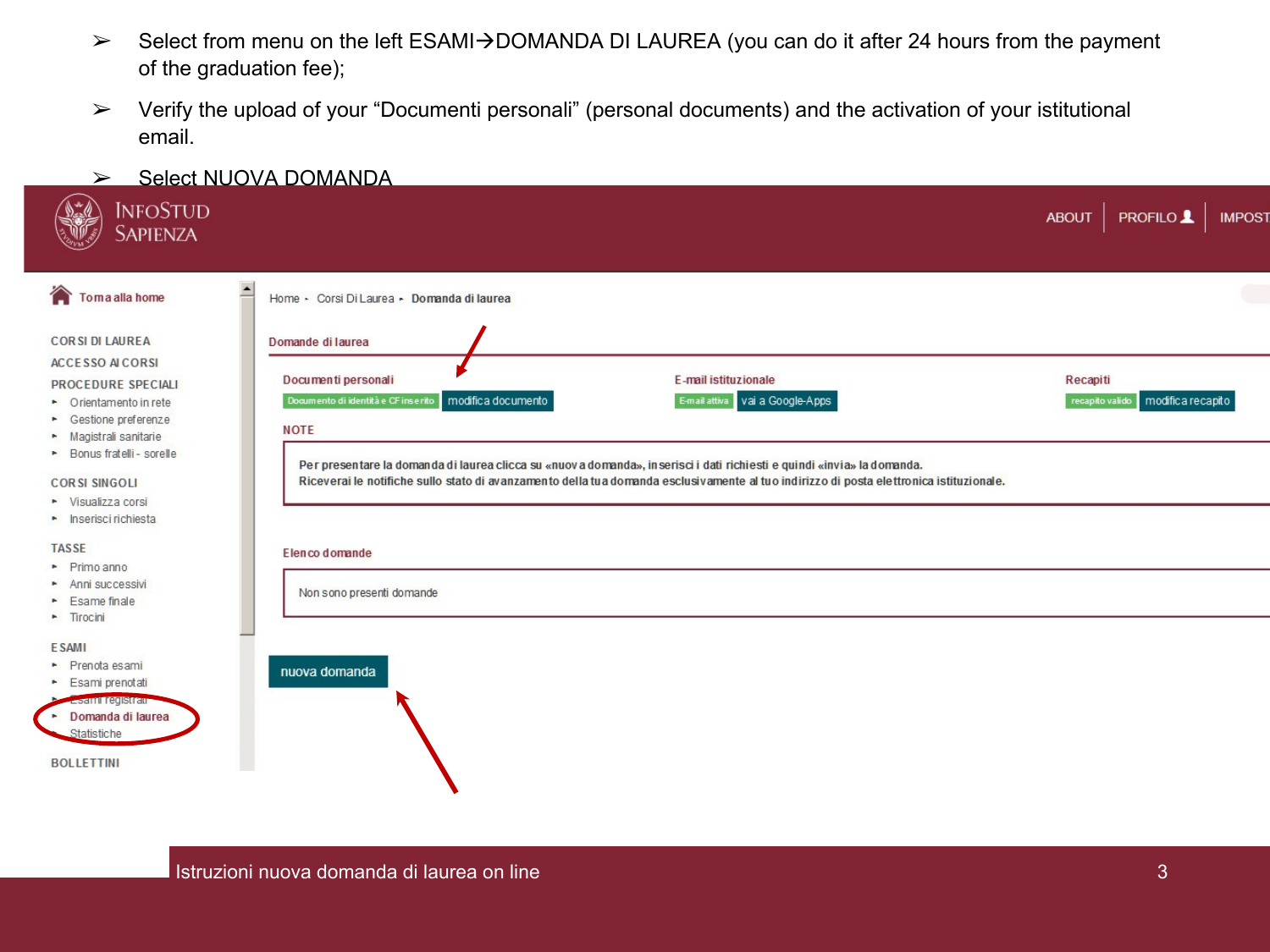- ➢ Find your supervisor (press the button "ricerca relatore") (**mandatory**)
- ➢ Insert your co-supervisor (button "ricerca correlatore"), assistant supervisor (button "ricerca relatore aggiunto") , external supervisor ("relatore esterno") (**if it is request by your "Promemoria laureandi"**);
- ➢ Select the degree session you are interested in (**mandatory**) ;
- $\triangleright$  Insert your thesis title;
- ➢ Search your thesis subject (**if it is request by your "Promemoria laureandi"**);
- ➢ With the button "Aggiungi allegato" upload all documents required in your "Promemoria laureandi".

| Relatore           | ricerca relatore          |
|--------------------|---------------------------|
| Correlatore        | ricerca correlatore       |
| Relatore aggiunto  | ricerca relatore aggiunto |
| Relatore esterno   |                           |
| Sessione di laurea | 米<br>v                    |
| <b>Titolo tesi</b> |                           |
| Materia tesi       | ricerca materia           |
| Allegati           | aggiungi allegato         |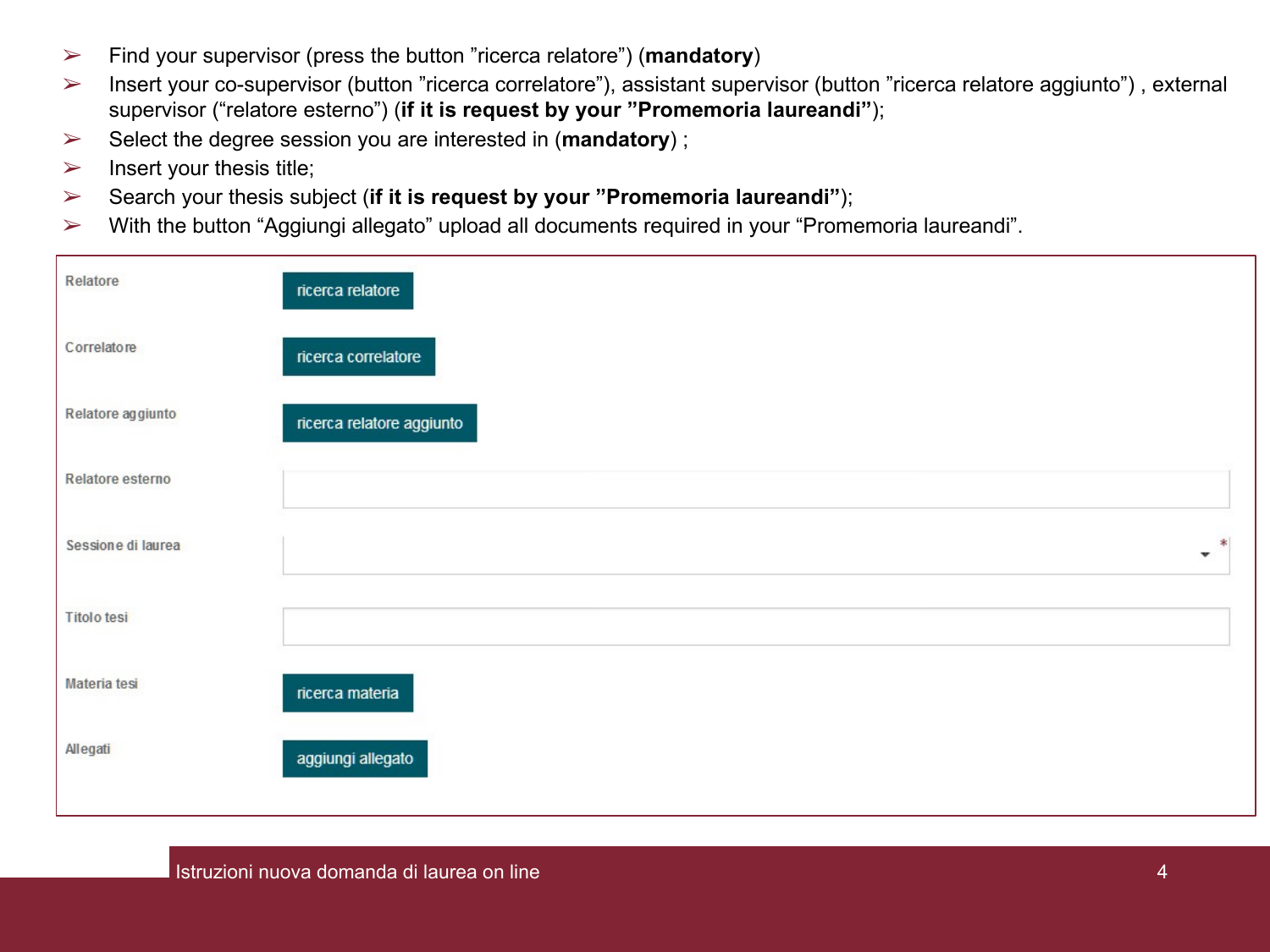➢ With the button "Aggiungi allegato" you can upload .pdf files

| Carica documento                                                  | $\times$ |
|-------------------------------------------------------------------|----------|
| Tipo di documento                                                 |          |
| --Seleziona--                                                     |          |
| <b>Descrizione</b>                                                |          |
|                                                                   |          |
| Selezione il file pdf Max 5MB                                     |          |
| Seleziona                                                         |          |
| Selezionare un tipo di documento Selezionare un tipo di documento |          |
| Annulla<br>Carica                                                 |          |

 $\triangleright$  When you have upload all required documents press  $\rightarrow$ INVIA and wait for the acceptance of your degree application by your supervisor and student secretary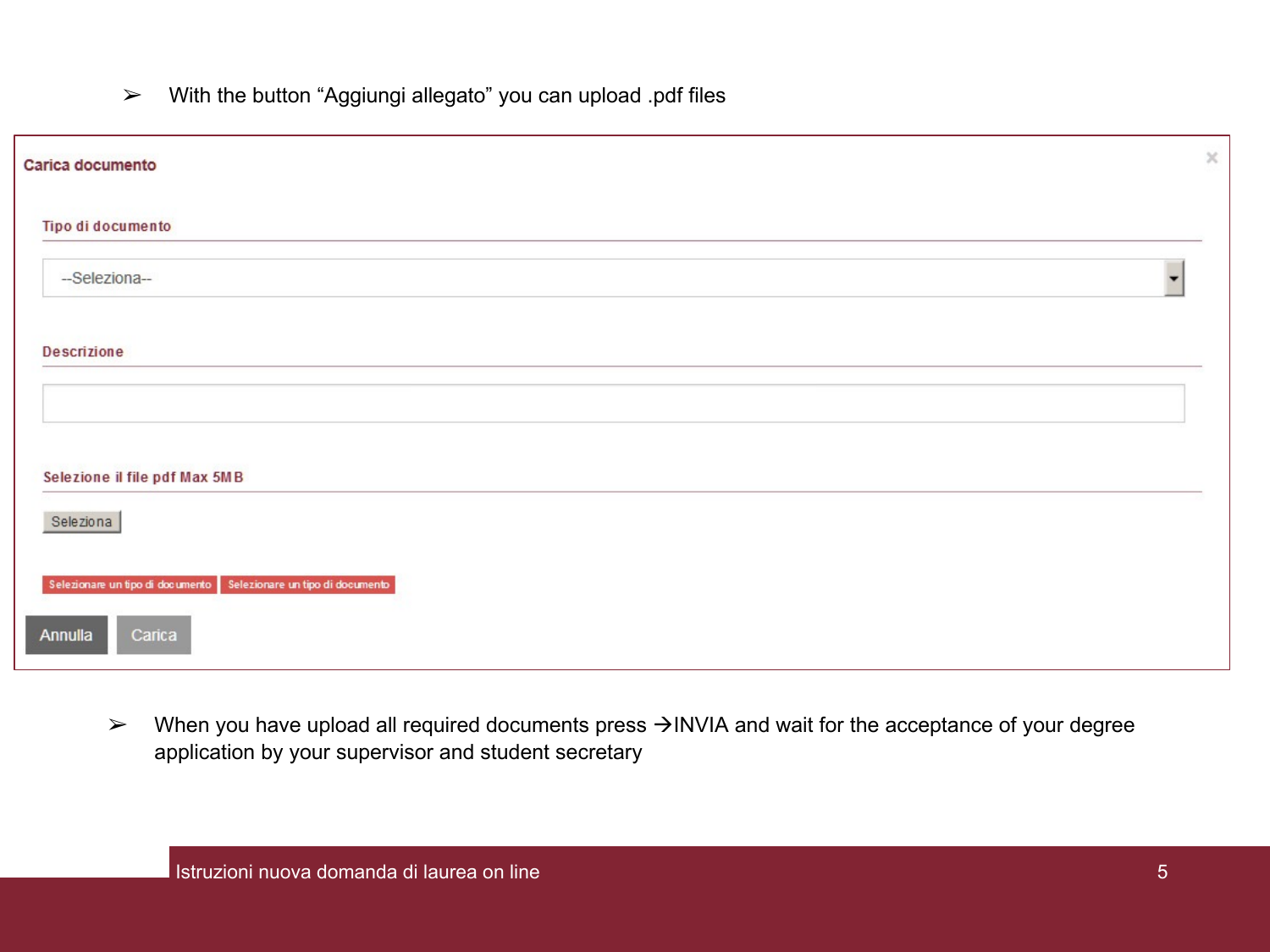> When you log in on Infostud and you select from left menu ESAMI→DOMANDA DI LAUREA you will find your application and there you can check your application's state ("Stato")

|             | Domande di laurea                                          |                                                                                                                                                       |                       |                              |                              |               |
|-------------|------------------------------------------------------------|-------------------------------------------------------------------------------------------------------------------------------------------------------|-----------------------|------------------------------|------------------------------|---------------|
| <b>NOTE</b> | Documenti personali<br>Documento di identità e CF inserito | E-mail istituzionale<br>E-mail attiva   vai a Google-Apps<br>modifica documento                                                                       |                       | Recapiti<br>recapito v alido | modifica recapito            |               |
|             |                                                            | Per presentare la domanda di laurea clicca su «nuova domanda», inserisci i dati richiesti e quindi «invia» la domanda.                                |                       |                              |                              |               |
|             |                                                            | Riceverai le notifiche sullo stato di avanzamento della tua domanda esclusivamente al tuo indirizzo di posta elettronica istituzionale.               |                       |                              |                              |               |
|             |                                                            |                                                                                                                                                       |                       |                              |                              |               |
|             | Elenco domande                                             |                                                                                                                                                       |                       |                              |                              |               |
| A.A.        | <b>Sessione</b>                                            | Corso di laurea                                                                                                                                       | Relatore              | <b>Stato</b>                 | Ultima modifica              |               |
| 2017        | $\mathbf{I}$                                               | DISCIPLINE ETNO-ANTROPOLOGICHE [LM (DM 270/04) - ORDIN. 2013]                                                                                         | <b>GAUDIO EUGENIO</b> | Domanda inviata al relatore  | 23/03/2017 14:48<br>modifica | revoca<br>log |
|             |                                                            |                                                                                                                                                       |                       |                              |                              |               |
|             |                                                            |                                                                                                                                                       |                       |                              |                              |               |
|             |                                                            |                                                                                                                                                       |                       |                              |                              |               |
|             | $\blacktriangleright$                                      | If your secretary doesn't approve some of yours documents or your secretary asks you for others, you<br>can add these documents by selecting MODIFICA |                       |                              |                              |               |
|             | $\blacktriangleright$                                      | If you change your idea and you decide not to graduate in the chosen session you have to select<br><b>REVOCARE</b>                                    |                       |                              |                              |               |

 $\triangleright$  If you select LOG you can check who is working on your application